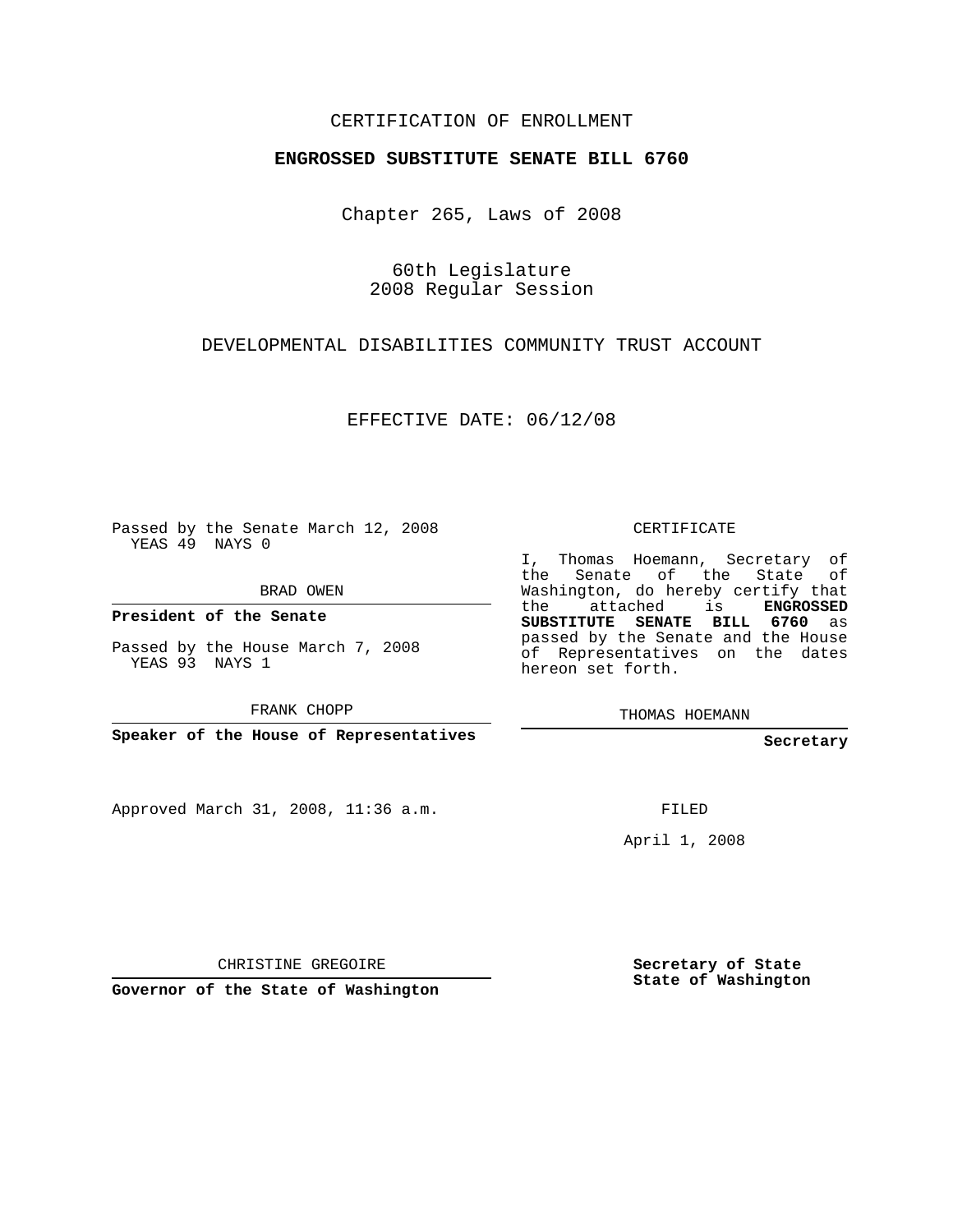## **ENGROSSED SUBSTITUTE SENATE BILL 6760** \_\_\_\_\_\_\_\_\_\_\_\_\_\_\_\_\_\_\_\_\_\_\_\_\_\_\_\_\_\_\_\_\_\_\_\_\_\_\_\_\_\_\_\_\_

\_\_\_\_\_\_\_\_\_\_\_\_\_\_\_\_\_\_\_\_\_\_\_\_\_\_\_\_\_\_\_\_\_\_\_\_\_\_\_\_\_\_\_\_\_

AS AMENDED BY THE HOUSE

Passed Legislature - 2008 Regular Session

**State of Washington 60th Legislature 2008 Regular Session By** Senate Ways & Means (originally sponsored by Senators Regala, Zarelli, Rasmussen, Roach, and Fairley)

READ FIRST TIME 02/12/08.

 1 AN ACT Relating to the developmental disabilities community trust 2 account; and amending RCW 71A.20.170.

3 BE IT ENACTED BY THE LEGISLATURE OF THE STATE OF WASHINGTON:

 4 **Sec. 1.** RCW 71A.20.170 and 2005 c 353 s 1 are each amended to read 5 as follows:

 (1) The developmental disabilities community trust account is 7 created in the state treasury. All net proceeds from the use of excess property identified in the 2002 joint legislative audit and review 9 committee capital study or other studies of the division of developmental disabilities residential habilitation centers at Lakeland Village, Yakima Valley school, Francis Haddon Morgan Center, and Rainier school that would not impact current residential habilitation 13 center operations must be deposited into the account. ((<del>Income</del>))

14 (2) Proceeds may come from the lease of the land, conservation 15 easements, sale of timber, or other activities short of sale of the 16 property.

17 (3) "Excess property" includes that portion of the property at 18 Rainier school previously under the cognizance and control of